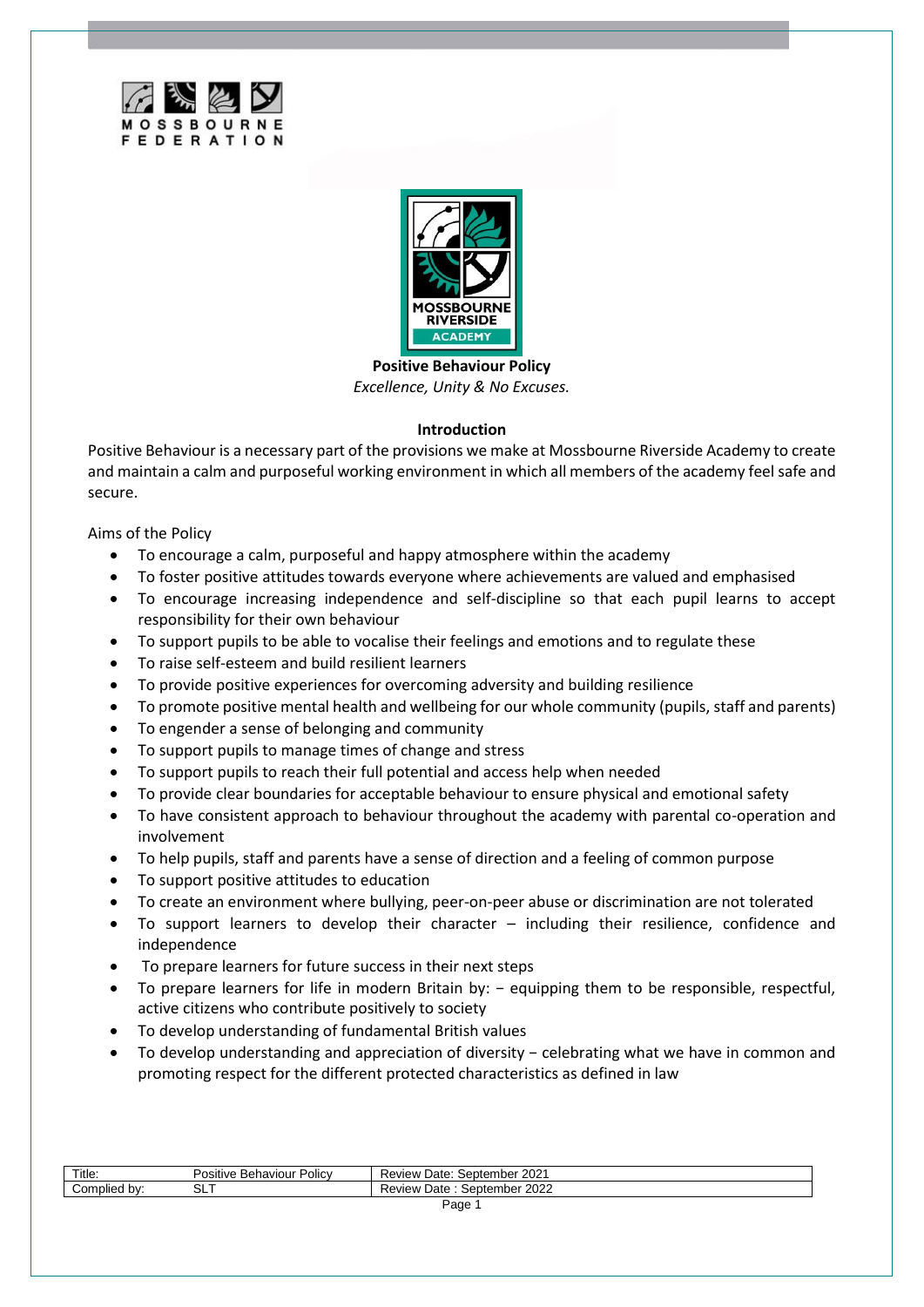

## **Teaching Positive Behaviours**

At Mossbourne Riverside Academy we believe that the promotion of positive behaviour in pupils helps them to develop the following skills

- Perseverance and resilience
- Positive self-image and self-esteem
- Reflection, self-control and responsibility
- Independence and organisation
- Motivation and attention
- Honesty and empathy
- Fairness and thoughtfulness
- Co-operation and Communication
- **Collaboration**

We believe that all staff at the academy have a responsibility to actively help pupils develop these core skills and abilities. They can be taught during PSHE, within the classroom, and also throughout the academy day by:

- Staff teaching and modelling the skills and abilities directly
- Setting appropriate boundaries for pupils' behaviour
- Showing empathy and understanding of pupils
- Listening to pupils
- Showing attention to every detail in the academy day
- Adhering to the set routine for each part of the academy day
- Showing respect and understanding to everyone in the academy community
- Providing feedback in an informative way to pupils
- Using positive consequences to encourage the learning of appropriate behaviour
- Using negative consequences to discourage the learning of inappropriate behaviour
- Reinforcing the skills and abilities through assemblies and class sessions

### **Rules**

- 1. We are calm (self-management)
- 2. We are polite and respectful (social relationships)
- 3. We are honest (responsibility)
- 4. We work hard (resilience and perseverance)
- 5. We listen (attention, respect, communication)

All class teachers will spend time with their pupils going through behaviours that we would like to see. They will discuss the kind of behaviours that will bring about rewards and those that could end with sanctions. The PSHE curriculum will focus on establishing and embedding the rules.

It is at these times that clear boundaries are set and the teacher has the opportunity, in association with the pupils, to establish and embed the rules.

| Title:          | Policy<br>Behaviour<br>Positive | September 2021<br>Date:<br>Review |
|-----------------|---------------------------------|-----------------------------------|
| Complied<br>bv: | -<br>ົ<br>◡∟                    | September 2022<br>Date<br>Review  |
|                 | □age<br>-                       |                                   |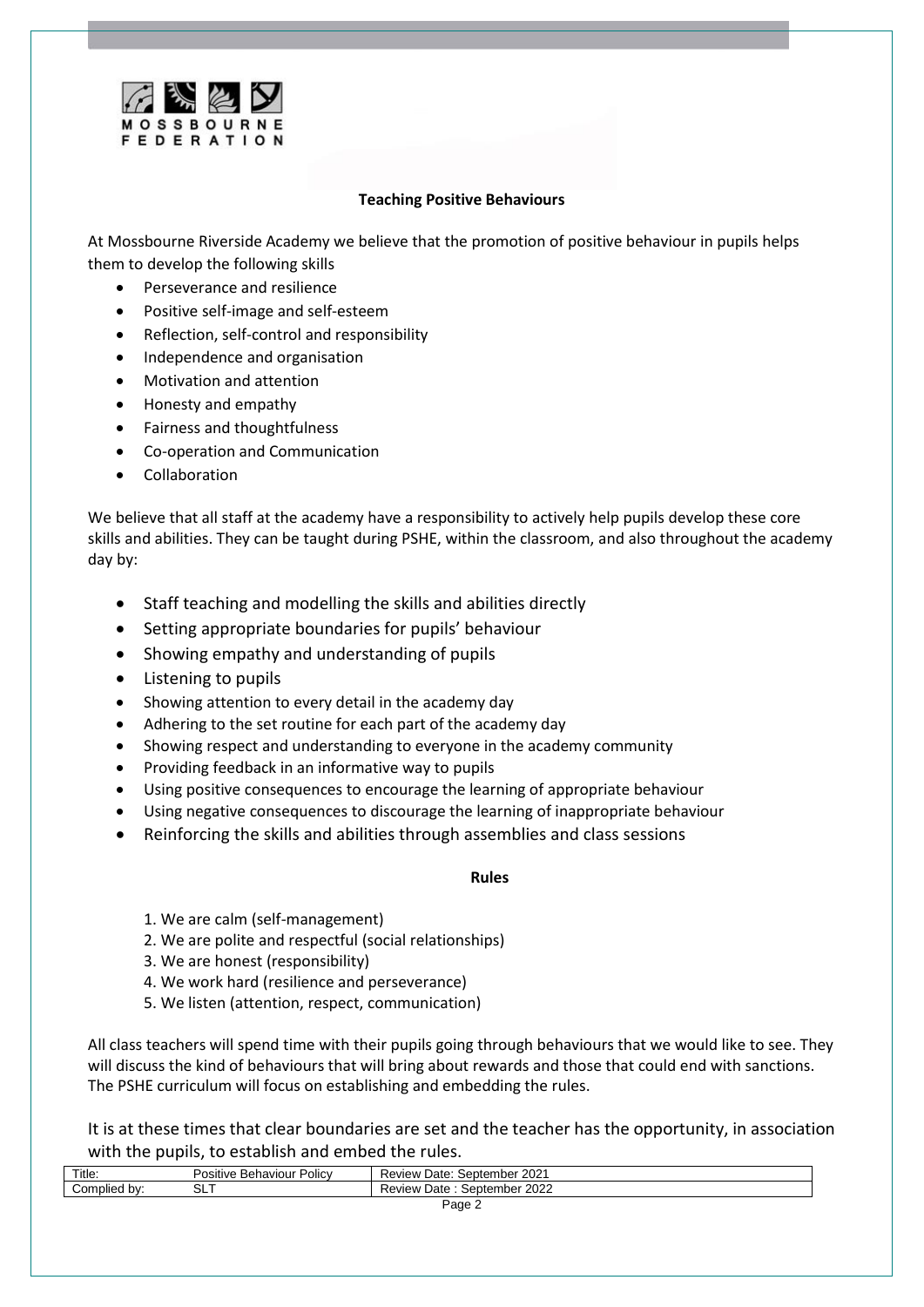

#### **Rewards and Sanctions**

## Positive Consequences (Rewards)

At Mossbourne Riverside Academy we believe that pupils should be encouraged to behave well and work hard. We feel it is vital that teachers build a strong relationship with each child in order to foster a sense of pride in their individual achievements. We use a number of positive consequences to do so. Whilst our aim is that pupils should work and behave well for the pleasure of the task, we recognise that rewards are sometimes necessary and appropriate. We use the following positive rewards:

- House point system
- Stay on green traffic light system
- Non-verbal rewards
- Praise
- Cheers
- Showing work to other staff
- Stickers, star charts, certificates
- Star of the week
- Communication with parents/carers
- Displaying work
- Positive and constructive comments regarding work
- Celebration assemblies

## **Rewards and sanctions are logged on MossPAM**

We believe it is essential that all pupils are able to receive positive encouragement and have a fair chance to enjoy the positive rewards listed.

Negative Consequences (Sanctions)

In order to discourage pupils from displaying undesirable behaviours we believe it is important to teach them desirable learning behaviours. If a pupil shows an undesirable behaviour staff should ask the pupil to stop the behaviour and should discuss the incident with all those involved, if appropriate. Staff should encourage pupils to try to resolve disputes themselves and to take responsibility for their own actions. We do this via a system of logical consequences designed to teach pupils that there is a consequence to undesirable behaviour. Such consequences are linked to the behaviour and should be set within the context of the academy community.

If a pupil chooses not to show positive behaviours and does not follow the rules the following is put in to place:

- 1. Where appropriate a non-verbal signal to the child to rectify their behaviour
- 2. Where appropriate a verbal warning to the child to rectify their behaviour
- 3. Reminder of rule and pupil's name moved to amber. The pupil can however be moved back up to green if the behaviour improves

| Title:       | Policv<br>Positive<br>. Behaviour | September 2021<br>Date:<br>Review |
|--------------|-----------------------------------|-----------------------------------|
| Complied by: | ¬'<br>◡└╹                         | September 2022<br>Date<br>Review  |
| Page 3       |                                   |                                   |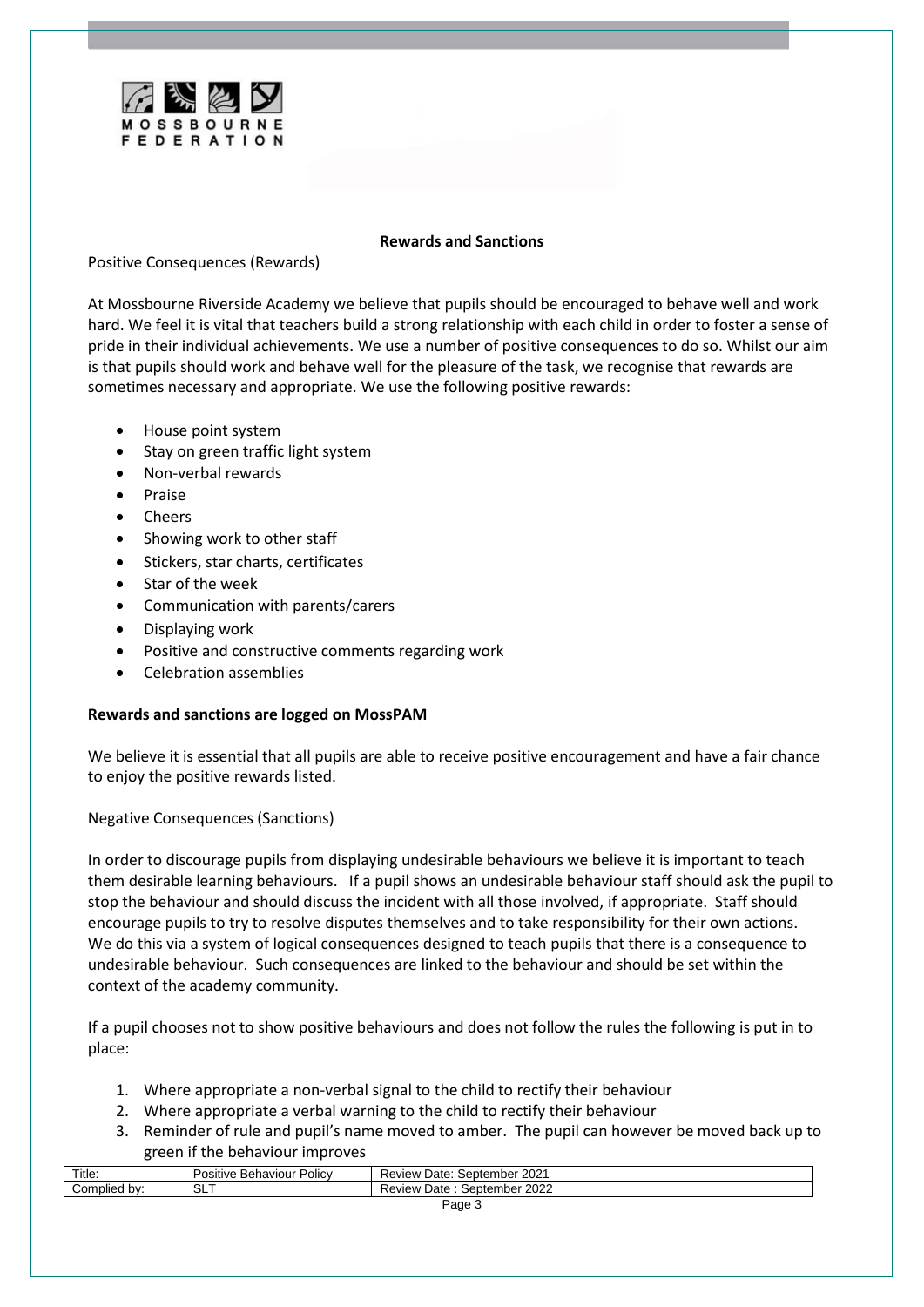

- 4. Pupil's name moved to red if behaviour persists. Time out/ and or playtime detention and record of incident on Mosspam.
- 5. If behaviour persists, or another timeout happens that day
	- a. Sent to parallel class for time out
	- b. Sent to AVP/Phase Leader
	- c. Sent to SENCO (if pupil has SEND)
	- d. Sent to VP
	- e. Sent to Principal
	- f. Parents/Carers informed

All incidents are logged by staff on Mosspam.

If the behaviour is more serious, that includes threatening behaviour, hurting others or refusing to do as an adult asks this may be referred straight to the Assistant Principal, Vice Principal, or the Principal. When teaching remotely, the behaviour policy applies to all pupils in the remote classroom. If a child gets a red sanction, they will be asked to leave the meet and to re-join. If the behaviour continues, the Class Teacher will exclude the child from the lesson and a phone call home will be made to address the behaviour

## **Recording Incidents**

All negative behaviour is recorded on Moss PAM to track and analyse the cause of behaviour. This must be done the same day, the data will used by staff to support pupils, report to parents and professionals, and plan provisions.

Parents are informed on every 3-5 timeouts, if a behaviour is more serious parents may be informed sooner.

## **Behaviour Support Plans**

These are set up to improve and monitor the behaviour of pupils considered to be cause for concern.

## Stage 1

Parents will be informed that their child's behaviour is causing concern by the class teacher. They will discuss what the concerns are and how to move forward. If the pupil's behaviour does not improve then the pupil moves to Stage 2.

## Stage 2

Meeting between the parents, Phase Leader & Class Teacher to set up a SMART target for review after 2-4 weeks after setting if necessary. If the behaviour does not improve, they move to Stage 3.

## Stage 3

Meeting between the behaviour lead/Class teacher and parents.

Referrals to outside agencies for advice/support re behaviour management strategies and/or support for the family where necessary. Set up a Behaviour Support Plan with SMART targets for review. If the behaviour does not improve they continue on to a Pastoral Support Plan (PSP).

Where appropriate the pupil must be included in the BSP process

| Title:          | Policy<br>Positive Behaviour | September 2021<br>Date:<br>Review |  |
|-----------------|------------------------------|-----------------------------------|--|
| Complied<br>bv: | ∼ ∼<br>ື                     | September 2022<br>Date<br>Review  |  |
|                 | Page                         |                                   |  |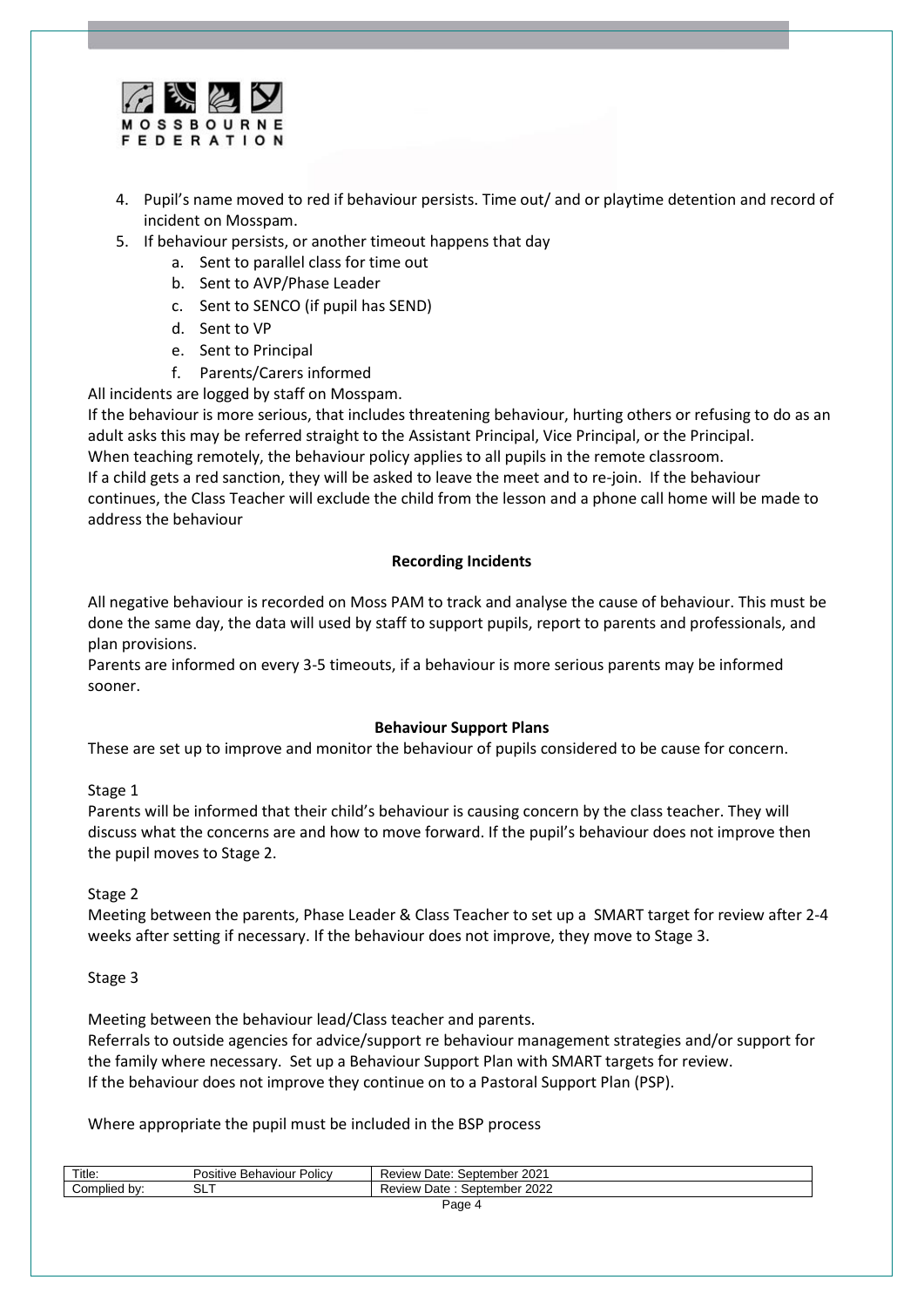

## **Pastoral Support Plan**

Pupils in danger of exclusion may be referred for behaviour support from external agencies and may be put on to a Pastoral Support Plan in accordance with advice.

### **Further Support**

A pupil may be placed under adult supervision in response to a single serious incident, three or more incident forms within a week, five or more incident forms over the course of a half term, or as part of the reintegration process following a fixed term exclusion or as part of an agreed Behaviour Support Plan. Appropriate work will be provided by the teacher. Only Senior Leaders may authorise the placing of a pupil under adult supervision outside of class.

#### **Exclusions**

These are at the discretion of the Principal. Each serious misdemeanour will be considered and exclusion will depend on the severity and frequency.

#### **Playtimes**

We believe it is essential that all pupils engage in collaborative play appropriate for their age and have positive interactions with their peers. There will be a range of equipment available to pupils at all playtimes. Staff will monitor the playground and be proactive in redirecting pupils who at risk of negative behaviour.

A pupil will be given a warning and name written on a traffic light, if behaviour continues the pupil will receive a time out. A member of staff must inform the class teacher this has occurred and that member of staff records on PAM. For immediate sanctions at lunchtime pupils will spend time with a member of the senior staff as a cooling off period and to reflect on what they should have done – or would do differently next time.

## **Pupils' conduct outside the Academy**

Under the Education and Inspections Act 2006 academies have the statutory power to discipline pupils for misbehaving outside the academy premises.

The academy will respond to any incidents of pupils misbehaving outside the academy in the same manner and with the same procedures that occur with unacceptable behaviour within the academy.

Examples of unacceptable behaviour outside the academy may include when a pupil is:

- taking part in any academy-organised or academy related activity
- travelling to and from the academy
- wearing the academy's uniform
- Close to the academy site
- or in some other way identifiable as a pupil at the academy

Or misbehaviour that:

- could have repercussions for the orderly running of the academy
- poses a threat to another pupil or member of the public
- could adversely affect the reputation of the academy.

| Title:          | Policy<br>Positive<br>. Behaviour | . September 2021<br>Date:<br>Review |  |
|-----------------|-----------------------------------|-------------------------------------|--|
| Complied<br>bv: | ¬'<br>ື້                          | September 2022<br>Review<br>Date    |  |
| Page J          |                                   |                                     |  |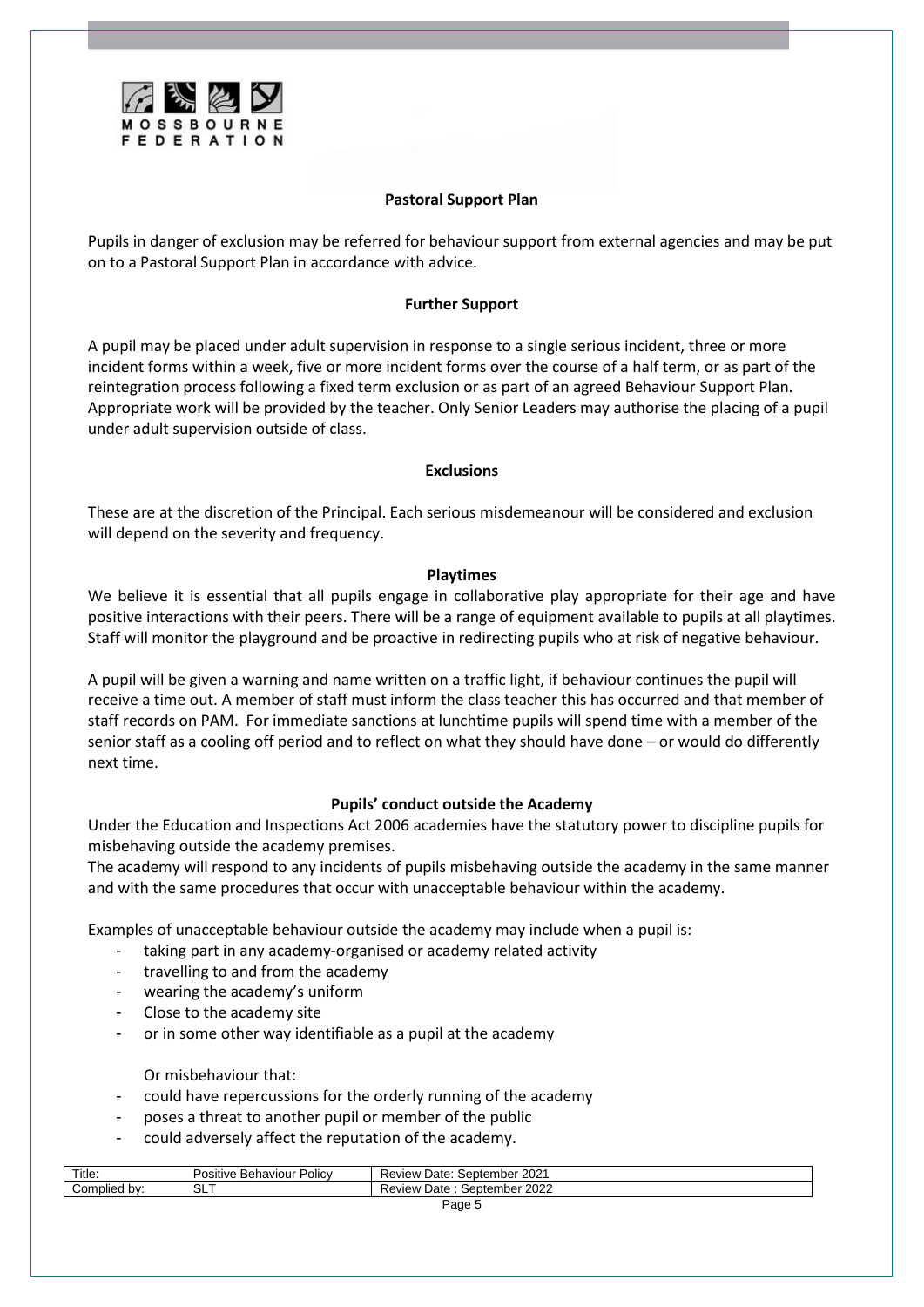

## **Searching Pupils**

Staff can search pupils with their consent for any item which is banned by academy rules. Staff have the power to search pupils or their possessions, without consent, where they suspect the pupil has weapons, alcohol, illegal drugs or stolen items.

## **Use of Reasonable Force**

Staff have the power to use 'reasonable force' to prevent pupils committing an offence, injuring themselves or others, or damaging property. Most situations can be resolved without the need for physical intervention and reasonable force would only be used as a last resort.

## **Pupils with SEND**

This behaviour policy acknowledges the academy's legal responsibilities under the Equality Act 2010 in respect to pupils with SEND.

# **Allegations of abuse against staff**

Any allegations of abuse that are made against staff will be taken seriously and dealt with quickly and fairly in accordance with the academy's Child Protection and Safeguarding Policy.

## **Responsibilities**

Staff Responsibilities

There is an expectation that staff working are able:

- To treat all pupils fairly and with respect
- To help all pupils to develop their full potential
- To provide a challenging, interesting and relevant curriculum
- To create a safe and pleasant environment both physically and emotionally
- To use positive and negative consequences clearly and consistently
- To be a good role model
- To form positive relationships with parents and pupils
- To recognise and value the strengths of all pupils
- To offer a framework for teaching the personal, social and emotional skills and abilities that underpin the academy's behaviour policy and ethos

| Title:          | Policy<br>Behaviour<br>Positive | September 2021<br>Date:<br>Review |
|-----------------|---------------------------------|-----------------------------------|
| Complied<br>bv: | ∟ت                              | September 2022<br>Date<br>Review  |
| Page u          |                                 |                                   |